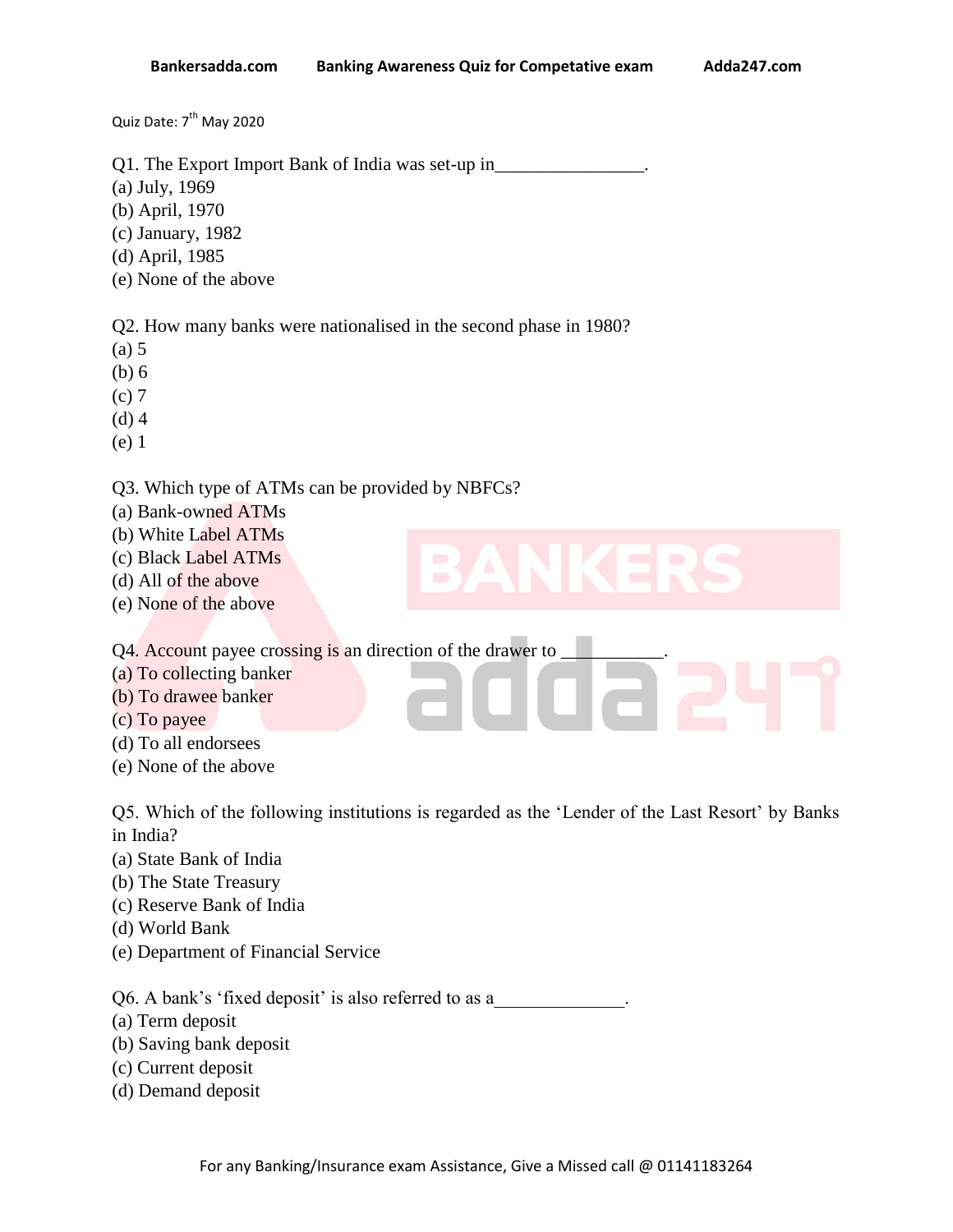- (e) Home savings deposit
- Q7. NABARD is responsible for regulating and supervising the functions of
- (a) Investment and Industrial Finance Banks
- (b) Cooperative Banks and Regional Rural Banks
- (c) Corporate Finance and Overseas Banking Units
- (d) Private Sector and Multinational Banks
- (e) Reserve Bank of India



- Q8. The term 'Smart Money' refers to
- (a) Foreign Currency
- (b) Internet Banking
- (c) US Dollars
- (d) Travellers" Cheques
- (e) Credit Cards

## Q9. What is the full form of RTGS?

- (a) Real Time Gross Settlement
- (b) Real Total Gross Settlement
- (c) Reduced Timed Gross Settlement
- (d) Regular Time Gross Settlement
- (e) Export credit

Q10. What is the full form of forex?

- (a) Foreign Exemption
- (b) Foreign Exchange
- (c) Foreign Expert
- (d) Foreign Expansion
- (e) None of the above

Q11. What is the full form of IPO?

- (a) Initial Private Offering
- (b) Initial Partnership Offering
- (c) Initial Public Offering

## addaa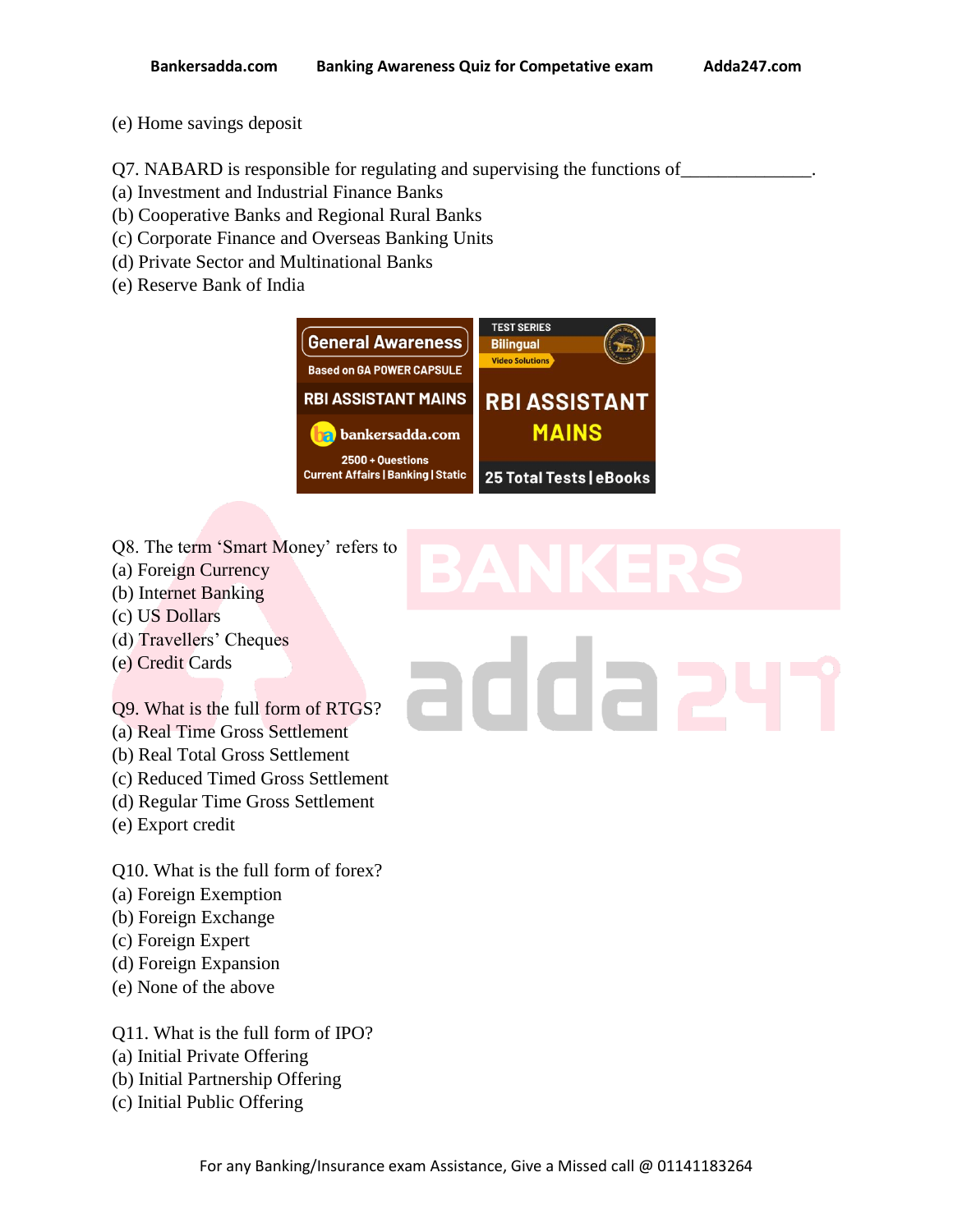- (d) Interest Private offering
- (e) None of the above

Q12. Which of the following in NOT a type of cheque issued by an individual?

- (a) Bearer cheque
- (b) Order cheque
- (c) Crossed cheque
- (d) Savings cheque
- (e) None of the above

Q13. "Sensitive Index" of Bombay Stock Exchange is called

- (a) Forex
- (b) MAX
- (c) LIBOR
- (d) Sensex
- (e) None of the above

Q14. Head Office of the Asian Development Bank located in?

- (a) Jakarta, Indonesia
- (b) Manila, Philippines
- (c) Nairobi, Kenya
- (d) Tokyo, Japan
- (e) None of the above

Q15. What is the full of IFRS?

- (a) Indian Financial Review Standards
- (b) Indian Financial Reporting Standards
- (c) International Financial Review Standards
- (d) International Financial Reporting Standards
- (e) None of the above

Solutions

S1. Ans.(c)

Sol. Export-Import Bank of India (EXIM Bank) is a specialized financial institution, wholly owned by Government of India, set up in 1982, for financing, facilitating and promoting foreign trade of India.

## S2. Ans.(b)

Sol. The second major phase of nationalization occurred in 1980, when Government of India acquired the ownership of 6 more banks, thus bringing the total number of Nationalized Banks to 20.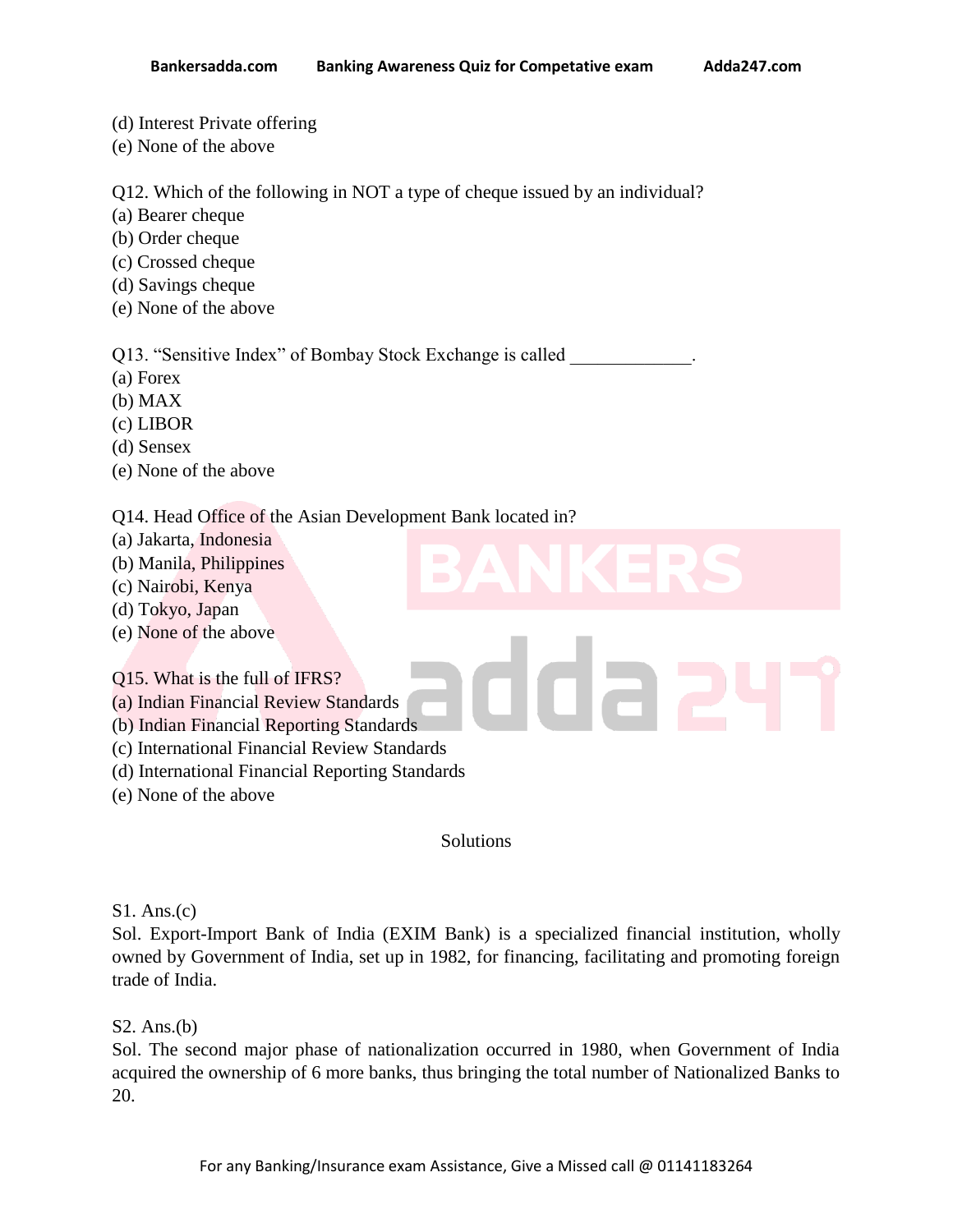S3. Ans.(b)

Sol. White Label ATMs are owned and operated by Non Banking Financial Companies (NBFC). RBI has granted license or permission to non-banking entities to open such ATMs.

S4. Ans.(a)

Sol. A cheque crossed as 'Payees a/c only" is direction to The paying banker to ensure that the proceeds of the cheque are credited to the payees a/c only.

S5. Ans.(c) Sol. As a Banker to Banks, the Reserve Bank of India also acts as the 'lender of the last resort'.

S6. Ans.(a) Sol. A Bank's "Fixed Deposit" is also referred to as a "Term Deposit".

S7. Ans.(b)

Sol. NABARD is responsible for regulating and supervising the functions of Co-operative banks and RRBs.

S8. Ans.(e) Sol. The term 'Smart Money' refers to Credit Cards.

S9. Ans. $(a)$ Sol. RTGS is an acronym stands for Real Time Gross Settlement.

S10. Ans.(b) Sol. Foreign Exchange (Forex or FX), is the largest international currency exchange market in the world.

S11. Ans.(c) Sol. Initial Public Offering (IPO) is the first time that the stock of a private company is offered to the public.

S12. Ans.(d) Sol. Savings cheque is not a type of cheque issued by an individual.

S13. Ans.(d) Sol. "Sensitive Index" of Bombay Stock Exchange is called Sensex.

S14. Ans.(b) Sol. Manila, Philippines is the Head Office of the Asian Development Bank.

S15. Ans.(d)